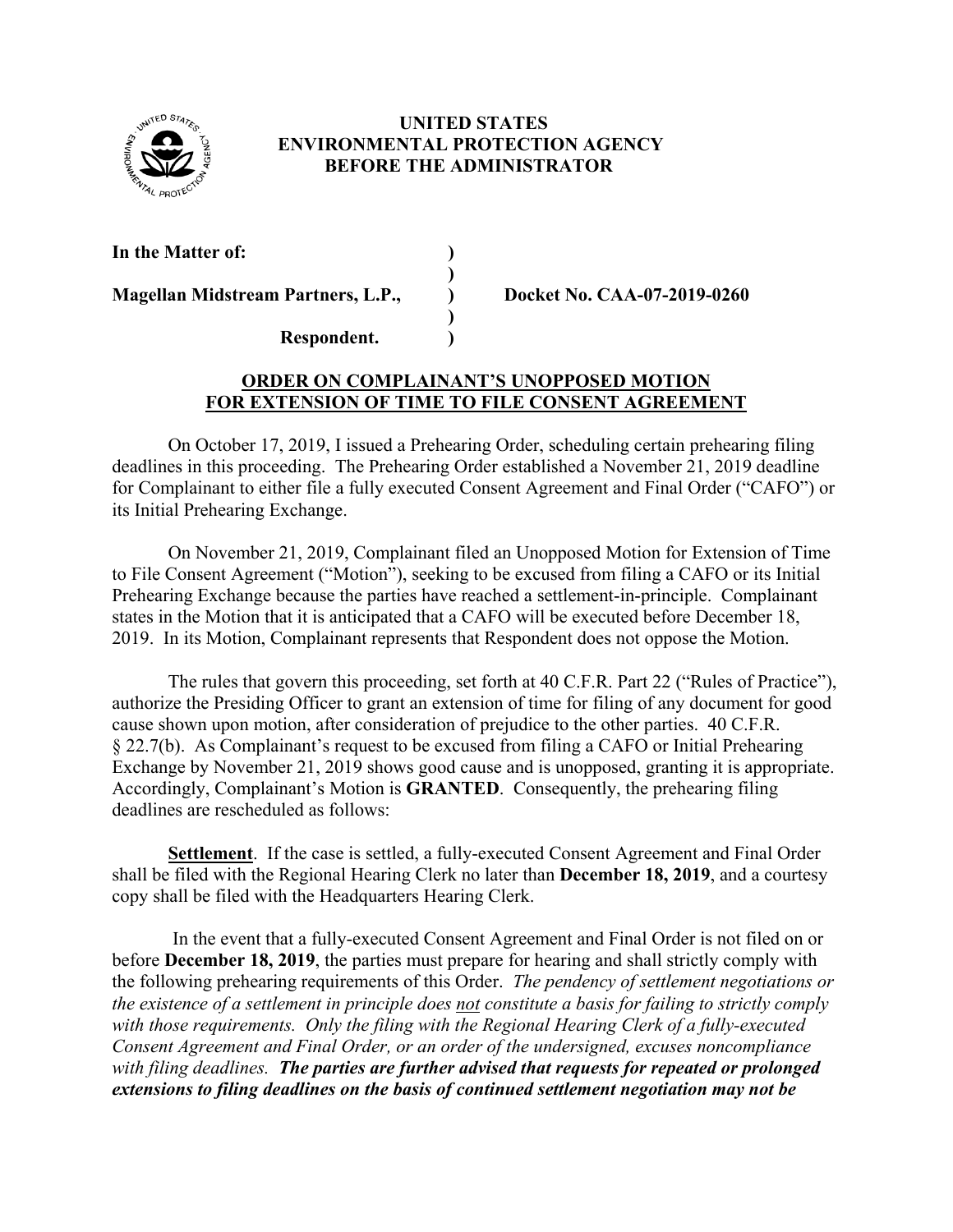*granted. Therefore, the parties should plan deliberations accordingly.*

**Prehearing Exchange**. The filing deadlines for the prehearing exchanges are extended as follows:

| <b>December 18, 2019</b> | Complainant's Initial Prehearing Exchange     |
|--------------------------|-----------------------------------------------|
| <b>January 10, 2020</b>  | Respondent's Prehearing Exchange              |
| <b>January 31, 2020</b>  | Complainant's Rebuttal Prehearing<br>Exchange |

Section 22.19(a) of the Rules of Practice provides that, except in accordance with Section 22.22(a), any document not included in the prehearing exchange shall not be admitted into evidence, and any witness whose name and testimony summary are not included in the prehearing exchange shall not be allowed to testify. 40 C.F.R. § 22.19(a). Therefore, each party is advised to thoughtfully prepare its prehearing exchange.

In general, hearings are scheduled following the submission of the prehearing exchanges. The parties will be provided with adequate notice of the scheduled hearing to enable them to meet the remaining deadlines contained in this Order.

**Supplement to Prehearing Exchange**. Any addition of a proposed witness or exhibit to the prehearing exchange, submitted pursuant to Section 22.19(f) of the Rules of Practice, must be filed with an accompanying *motion to supplement the prehearing exchange* only when supplementation is sought within 60 days of the scheduled hearing.

**Motions**. Prior to filing any motion, the moving party must contact all other parties to determine whether the other parties have any objection to the granting of the relief sought in the motion, and the motion shall state the position of the other parties. The mere consent of the other parties to the relief sought does not assure that the motion will be granted. Furthermore, all motions must be submitted in sufficient time to permit the filing of a response and a reply, as well as the issuance of a ruling on the motion, before any relevant deadline set by this or any subsequent order. *See generally* 40 C.F.R. §§ 22.16(b), 22.7(c). *Motions not filed in a timely manner may not be considered.*

*Joint motions for the appointment of a neutral*, filed pursuant to Section 22.18(d)(3) of the Rules of Practice, will not be entertained prior to the deadline for Complainant's Rebuttal Prehearing Exchange, as extended by this Order, and shall be filed no later than seven days after that deadline. *Dispositive motions*, such as a motion for accelerated decision or motion to dismiss under Section 22.20(a) of the Rules of Practice, must be filed within 30 days after the due date for Complainant's Rebuttal Prehearing Exchange, as extended by this Order. *Nondispositive motions*, such as motions for additional discovery, motions for subpoenas, and motions in limine, must be filed no later than 60 days prior to the scheduled hearing.

Pursuant to Section 22.16(d) of the Rules of Practice, a party may submit a written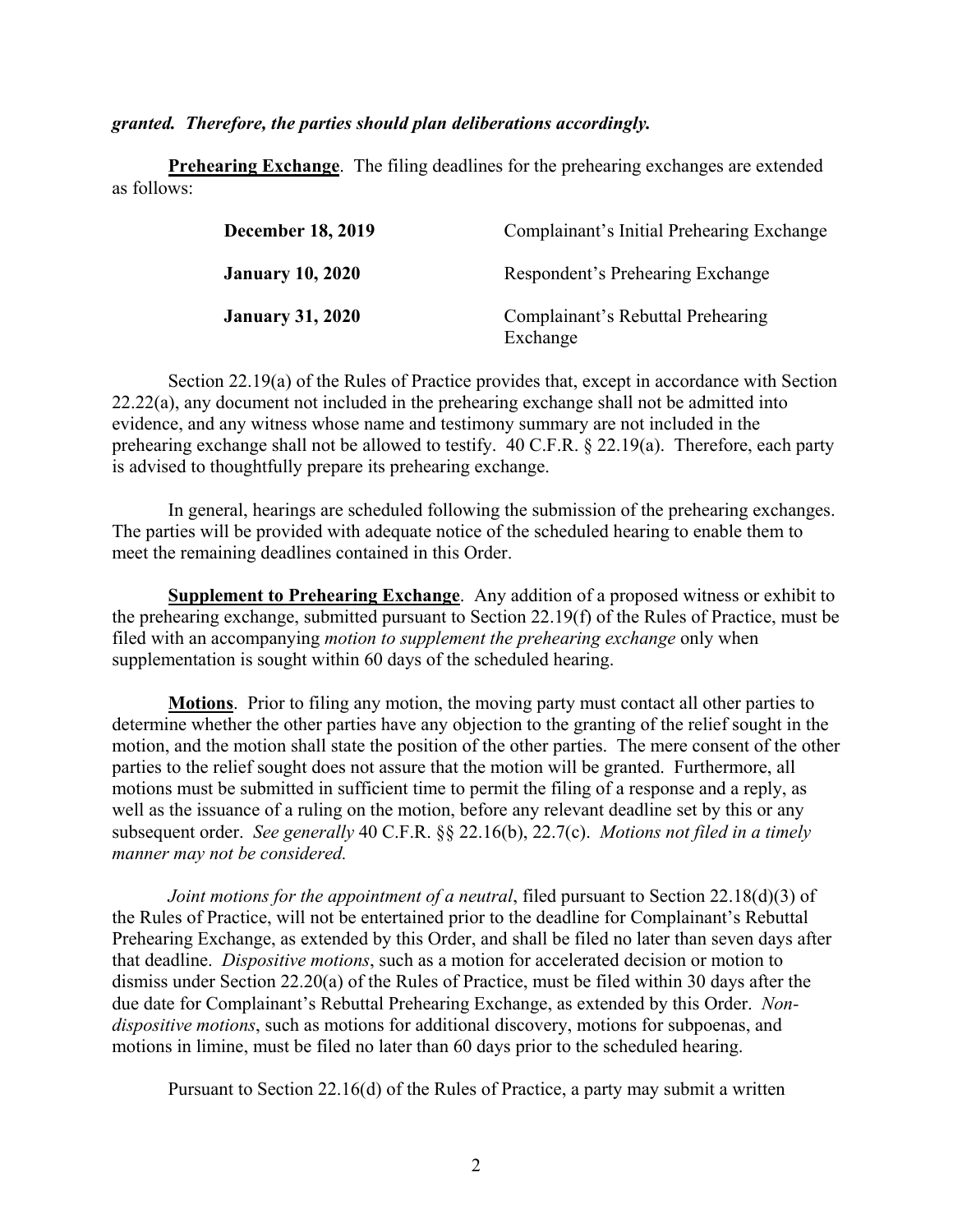request for oral argument upon filing a motion, a response to a motion, or a reply. 40 C.F.R. § 22.16(d). The requesting party shall propose an appropriate location for the argument. The OALJ has access to videoconferencing technology that may be utilized for oral arguments on motions, which may minimize the expenditure of time and monetary resources in connection with such arguments. A request for oral argument may be granted, in the undersigned's discretion, where further clarification and elaboration of arguments would be of assistance in ruling on the motion.

**Default and Opportunity for a Hearing**. The Complaint in this matter gave Respondent notice and opportunity for a hearing, in accordance with Section 554 of the Administrative Procedure Act ("APA"), 5 U.S.C. § 554. Respondent's Answer to the Complaint contained a request for a hearing. In this regard, Section  $554(c)(2)$  of the APA sets out that a hearing be conducted under Section 556 of the APA. 5 U.S.C. § 554(c)(2). Section 556(d) provides that a party is entitled to present its case or defense by oral or documentary evidence, to submit rebuttal evidence, and to conduct such cross-examination as may be required for a full and true disclosure of the facts. 5 U.S.C. § 556(d). Thus, Respondent has the right to defend against Complainant's charges by way of direct evidence, rebuttal evidence, or through crossexamination of Complainant's witness(es). Respondent is entitled to elect any or all three means to pursue its defenses.

*Respondent is hereby notified that its failure to comply with the prehearing exchange requirements set forth herein may result in the entry of a default judgment against it. Complainant is notified that its failure to file its prehearing exchange in a timely manner can result in a dismissal of the case with prejudice.* 

**Filing and Service**. Consistent with Section 22.5 of the Rules of Practice, the original and one copy of all documents intended to be part of the record in this proceeding (excluding a fully-executed Consent Agreement and Final Order, which must be filed with the Regional Hearing Clerk), shall be filed with the Headquarters Hearing Clerk.<sup>1</sup> Electronic filing is strongly encouraged.<sup>2</sup> To file a document electronically, a party shall use a web-based tool known as the OALJ E-Filing System by visiting the website for the OALJ at www.epa.gov/oalj. Documents filed electronically are deemed to constitute both the original and one copy of the document.

Any party choosing to file electronically must first register with the OALJ E-Filing System at https://yosemite.epa.gov/OA/EAB/EAB-ALJ\_Upload.nsf. There may be a delay of one to two business days between the time a party applies for registration and the time at which the party is able to upload documents into the system.

A document submitted to the OALJ E-Filing System is considered "filed" at the time and date of electronic reception, as recorded by the OALJ E-Filing System immediately upon

l

<sup>&</sup>lt;sup>1</sup> Pursuant to the Headquarters Hearing Clerk Pilot Project, the OALJ and Headquarters Hearing Clerk shall keep the official record and be the proper filing location for all contested cases in which an answer was filed after May 1, 2012. For more information, see the OALJ's website at www.epa.gov/oalj.

<sup>&</sup>lt;sup>2</sup> More information about electronic filing may be found in the Standing Order Authorizing Electronic Filing in Proceedings Before the Office of Administrative Law Judges available on the OALJ website at www.epa.gov/oalj.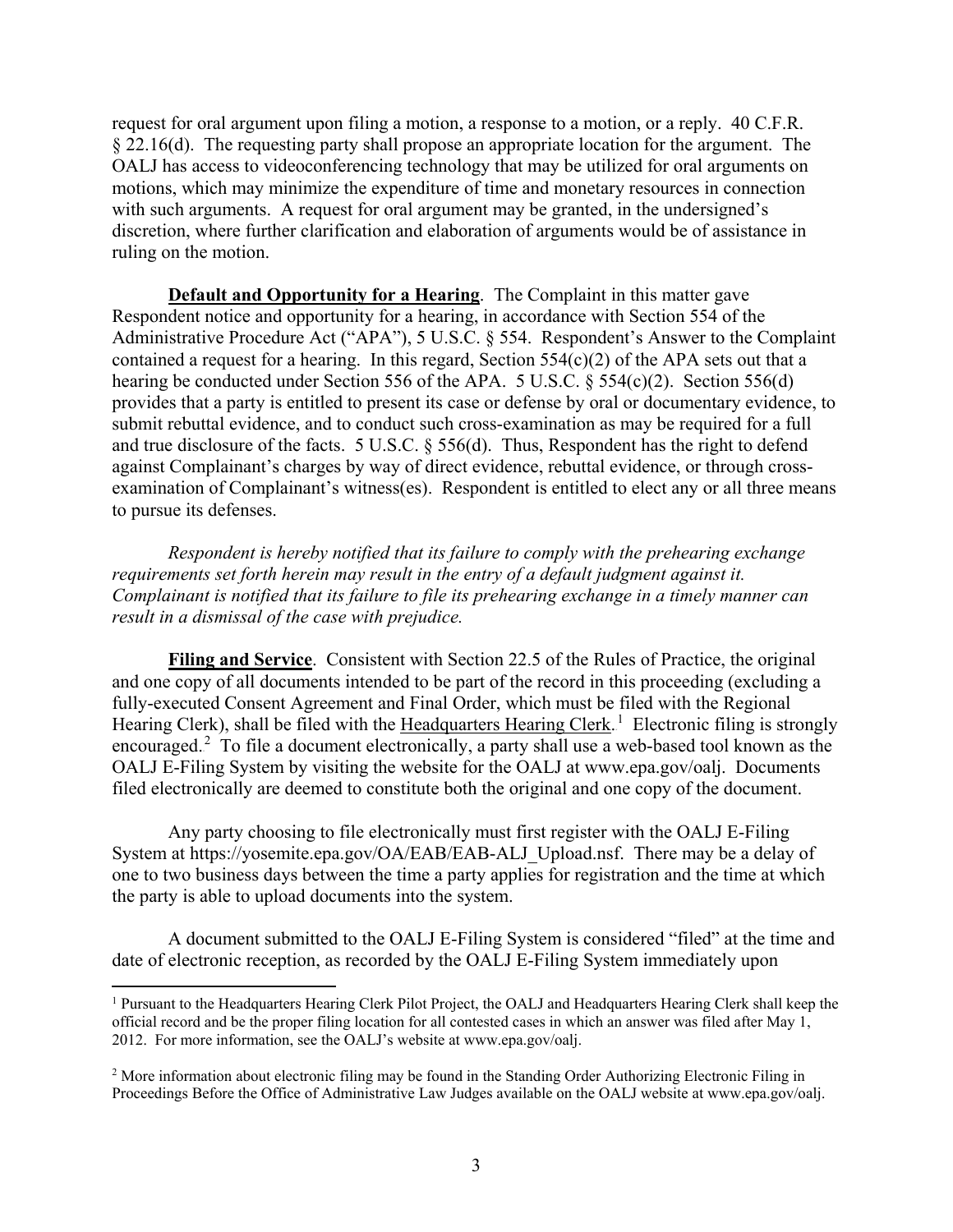reception. To be considered timely, documents submitted through the OALJ E-Filing System must be received by 11:59 p.m. Eastern Time on the date the document is due, unless another time is specified by the Judge. Within an hour of a document being electronically filed, the OALJ E-Filing System will generate an electronic receipt of the submission that will be sent by email to both the party submitting the document and the Headquarters Hearing Clerk.

The OALJ E-Filing System will accept any type of digital file, but the file size is limited to 70 megabytes. $3$  Electronically filed textual documents must be in Portable Document Format ("PDF"). A motion and any associated brief may be filed together through the OALJ E-Filing System. However, any documents filed in support of a brief, motion, or other filing, such as copies of proposed exhibits submitted as part of party's prehearing exchange, should be filed separately as an attachment. Where a party wishes to file multiple documents in support of a brief, motion, or other filing, rather than filing a separate attachment for each such document, the documents should be compiled into a single electronic file and filed as a single attachment, to the extent technically practicable.

Alternatively, documents may be filed by U.S. mail, personal delivery, courier, or commercial delivery service. To file a document using the U.S. Postal Service, address the document to:

> Headquarters Hearing Clerk Office of Administrative Law Judges U.S. Environmental Protection Agency 1200 Pennsylvania Ave., NW Mail Code 1900R Washington, DC 20460

To file a document using UPS, FedEx, DHL, other courier or commercial delivery service, or personal delivery, address the document to:

> Headquarters Hearing Clerk Office of Administrative Law Judges U.S. Environmental Protection Agency Ronald Reagan Building, Room M1200 1300 Pennsylvania Ave., NW Washington, DC 20004

A document submitted by U.S. mail, personal delivery, courier, or commercial delivery service is considered "filed" when the Headquarters Hearing Clerk physically receives it, as reflected by the inked date stamp physically applied by the Headquarters Hearing Clerk to the paper copy of the document. The OALJ is open to receive such paper filings between 8:30 a.m. and 4:30 p.m. Eastern Time, Monday through Friday.

Regardless of the method of filing, all filed documents must be signed and must contain

 $\overline{a}$ 

<sup>&</sup>lt;sup>3</sup> If your multimedia file exceeds 70 megabytes, you may submit the file on a compact disc and mail it to one of the addresses above, or contact the main number for the Office of Administrative Law Judges at (202) 564-6255 for instructions on alternative electronic filing methods.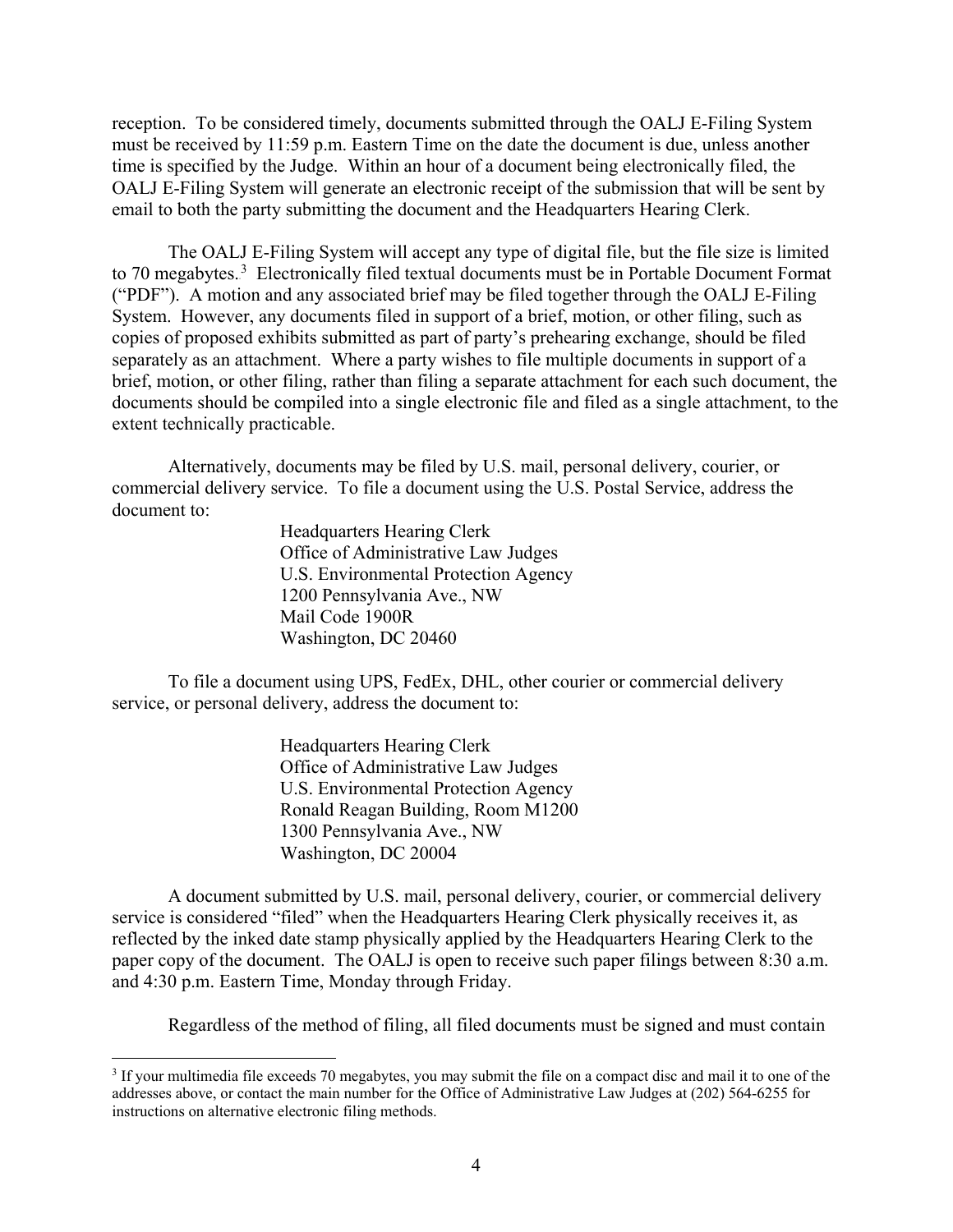the contact name, telephone number, mailing address, and email address of the filing party or its authorized representative.

A copy of each document filed in this proceeding shall also be served on the undersigned and on each party. 40 C.F.R. § 22.5(b). Documents may be served by U.S. mail, personal delivery, reliable commercial delivery service, or email if the party being served has consented in writing to service by email and provided a valid email address. 40 C.F.R. § 22.5(b)(2). Documents filed through the OALJ E-Filing System are deemed to have been served on the undersigned. A document is considered served upon mailing, when placed in the custody of a reliable commercial delivery service, or upon electronic transmission. 40 C.F.R. § 22.7(c).

*The parties are advised NOT to include, attach, or refer to any terms of settlement offers or agreements in any document submitted to the undersigned, and no copies of Consent Agreements and Final Orders shall be submitted, or attached to any document submitted, to the undersigned except those that are fully executed and filed with the Regional Hearing Clerk*.

**Privacy Act Statement; Notice of Disclosure of Confidential and Personal Information; Waiver of Confidentiality and Consent to Public Disclosure**.The parties are cautioned that, unless redacted, all information filed with the OALJ will be made publicly available. Thus, the parties are hereby advised not to file any Confidential Business Information ("CBI") or Personally Identifiable Information ("PII") pertaining to any person. Where filing of such information is necessary, the parties are hereby advised to redact (i.e., remove or obscure) the CBI or PII present in the materials filed. This may include information that, if disclosed to the public, would constitute an unwarranted invasion of personal privacy, such as Social Security numbers, medical records, and personal financial information.

*To the extent that any person files or submits any unredacted CBI (except in accordance with 40 C.F.R. Part 2) or PII pertaining to themselves or their client, that person thereby waives any claims to confidentiality and thereby consents to public disclosure by EPA, including posting on the Internet, of all such information they submit. Submission of such information through the OALJ E-Filing System will also be considered a waiver of confidentiality. To protect such information against public disclosure, parties must follow the procedures specified on the OALJ website at www.epa.gov/oalj and in 40 C.F.R. Part 2.*

**Contact Information**. For any questions about this Order, the Rules, or any other procedural, scheduling, or logistical issues, you may contact Michael B. Wright, Attorney-Advisor, at (202) 564-3247 or wright.michaelb@epa.gov.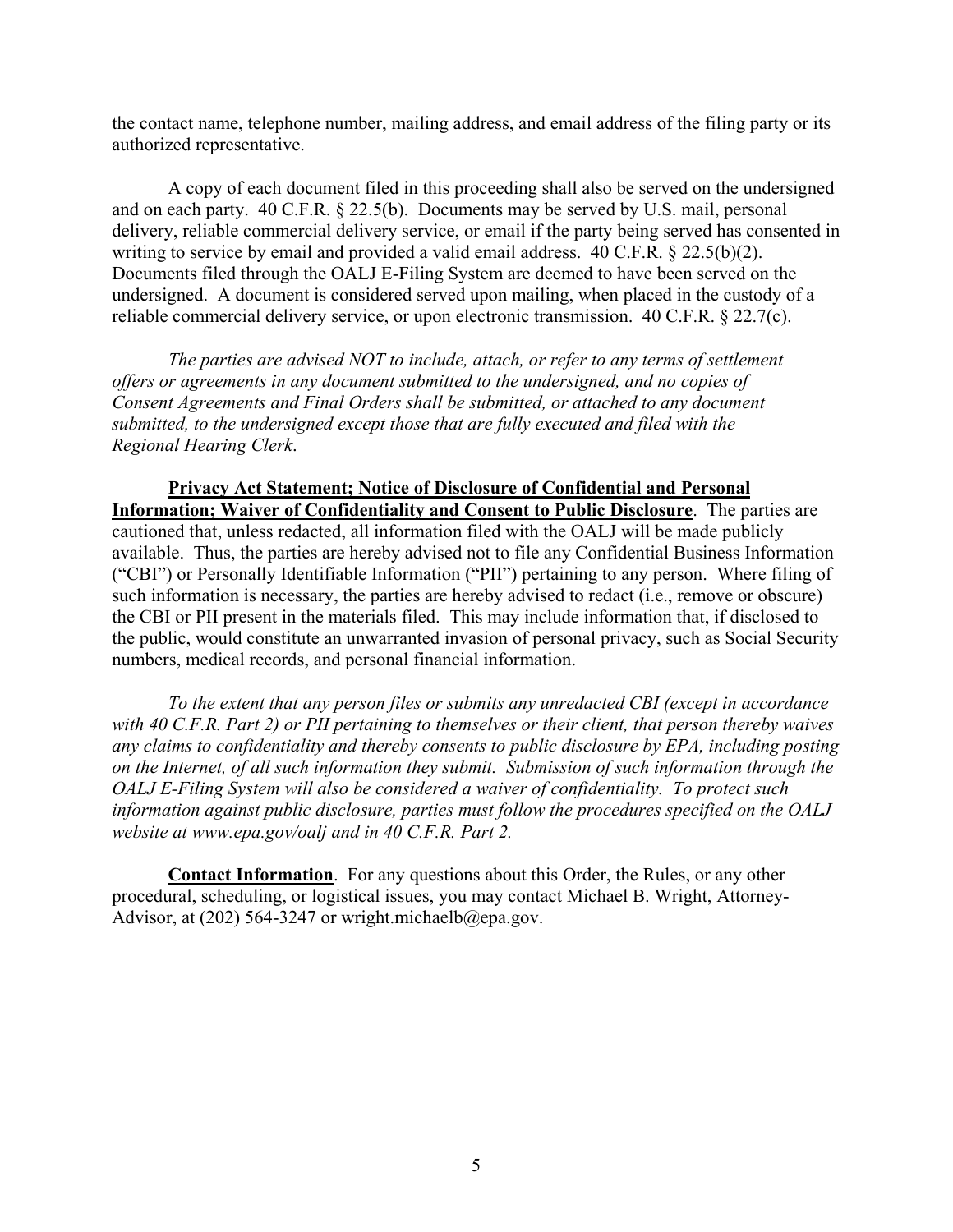## **SO ORDERED.**

 $\cup \cup \cup$ 

 Susan L. Biro Chief Administrative Law Judge

Dated: November 21, 2019 Washington, D.C.